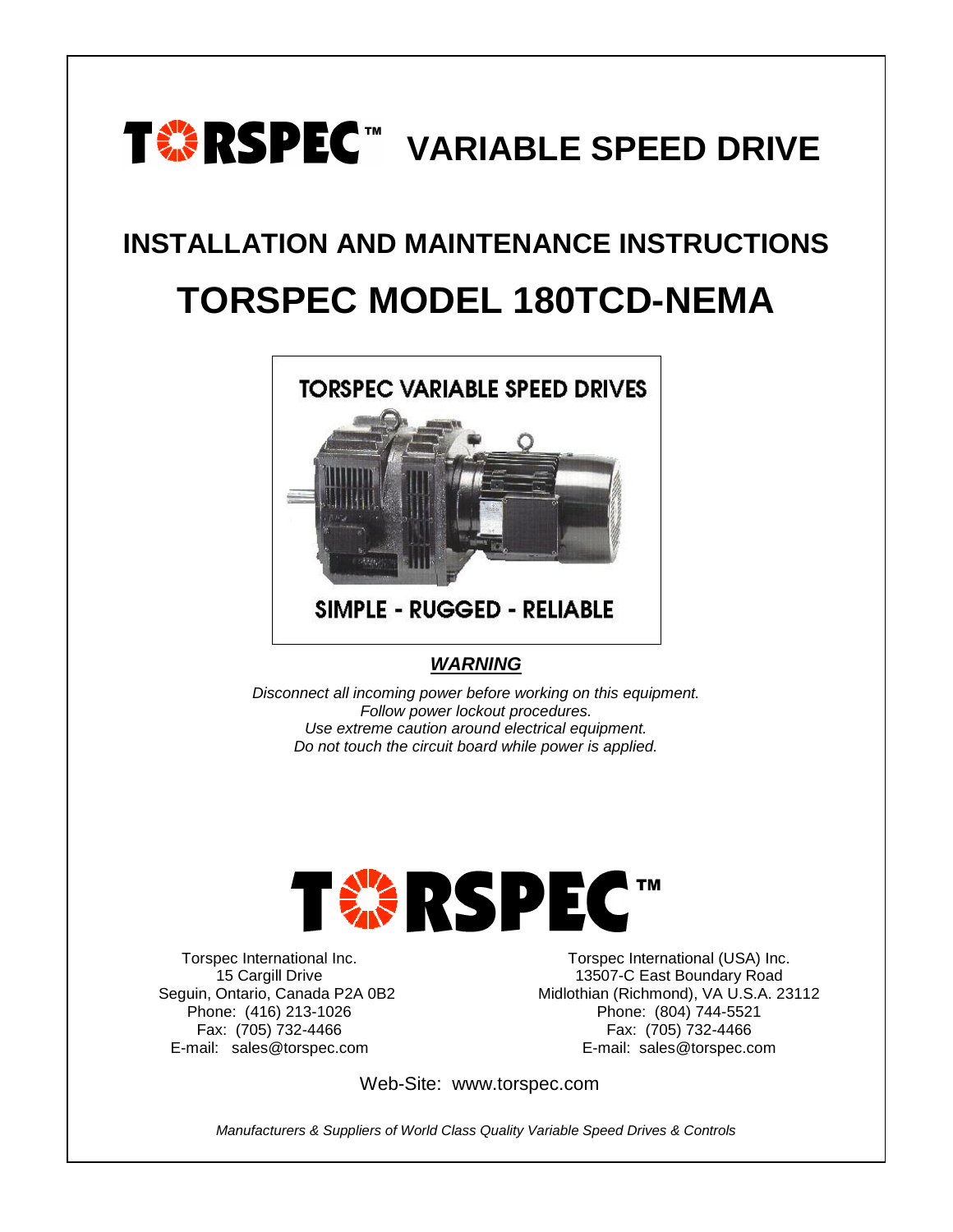## **TORSPEC MODEL180TCD-NEMA DISMANTLING INSTRUCTIONS**

*CAUTION* - BE SURE TO DISCONNECT POWER AND FOLLOW LOCK--OUT PROCEDURES AS SPECIFIED BY LAW *BEFORE* OPENING ANY TERMINAL BOXES OR TOUCHING ANY WIRING.

- D1: Open terminal box and disconnect drive wires*. EXTREME CAUTION* should be exercised with the small wires going to the tach generator, as they can be easily broken. *Hint: (Look for broken wires, or poor connections.)*
- D2: Remove four bolts holding output assembly to main casing. Remove output assembly while feeding wires through the hole, once the wires are free, the output assembly can be completely removed.

*Hint: (Look for physical damage, remove any build up of foreign material on polewheel which could cause binding. Binding will cause the drive to run at full speed when the motor is started even if the clutch is turned off.)*

- D3: The polewheel is removed by removing the bolt in the center that is attaching it to the output shaft and inserting a larger 14mm bolt to push it off.
- D4: The coil is held in place by a circlip at the back and silicone sealant at the front. After removing the circlip it is necessary to use a thin blade to break the sealant between the coil form and the front of the output assembly. *Care must be used, the former is breakable. Hint: (Look for physical damage, signs of overheating, coil should be 20 to 40 ohms depending on size. Low resistance will cause the control fuses to blow, too high will result in poor performance.)*
- D5: To separate the coil and tach wires cut the waxed string and *carefully* slide the rubber tube off. If the tach is being replaced, a string or small wire tied to the old tach wires before removing can be used to assist in pulling in the new wires. *Hint: (Look for broken wires, tach should be 220 ohms, a bad tach will cause the drive to run at full speed when the controller is energized.)*
- D6: Remove the tach cover plate and tach stator. The tach armature is held in place by two grub screws and can be pulled off once loosened *Hint: (Look for broken magnetic strip, this will give the same symptoms as a bad tach.)*
- D7: Remove the bearing retaining plate and remove the shaft out of the assembly from the polewheel side by pressing on the tach side of the shaft.
- D8: The ball bearing and front roller bearing inner race can now be pulled off.
- D9: Remove the motor adapter flange from the main casing. Remove the 6 cap head screws holding the torque tube assembly to the hub on the motor shaft. Two grub screws hold the hub on the shaft, be sure to remove these grub screws completely as one is counter sunk into the shaft. *Hint: (Look for pitting and/or lifting of the copper lining on the torque tube, this is what transmits the power and damage here will cause the drive to be short of power)*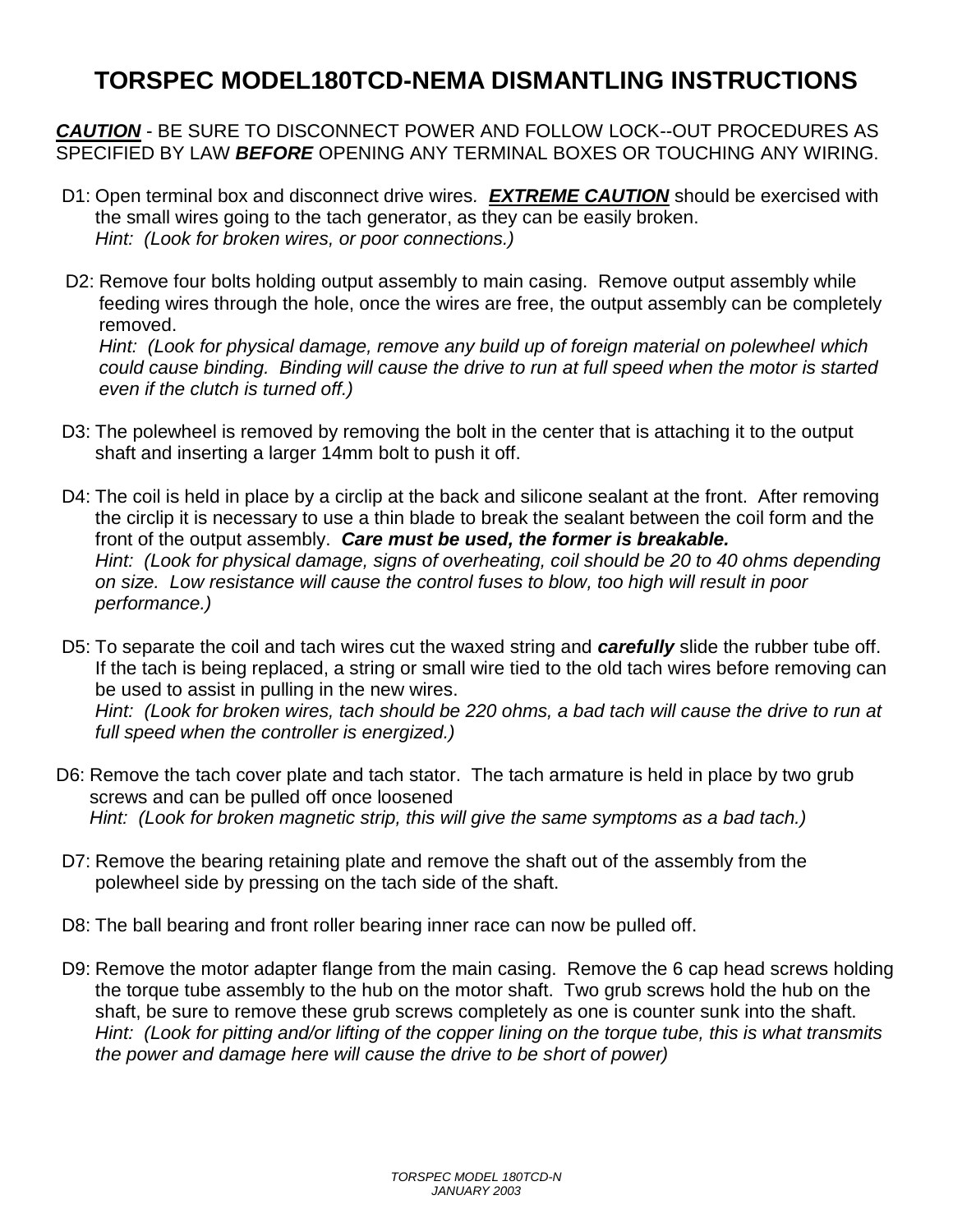# **TORSPEC MODEL 180TCD-NEMA ASSEMBLY INSTRUCTIONS USE A THREAD LOCKING COMPOUND ON ALL BOLTS**

- A1: If the motor is being replaced it will be necessary to dimple the shaft in the same location as the original motor. *This location is critical for proper alignment*. Use an anti-seize compound on the shaft. Mount the torque tube hub with one of the grub screws in the dimple
- A2: Mount the motor adapter flange onto the motor flange with the flat on the bottom. Mount the torque tube on the hub. Bolt the motor assembly onto the main casing.
- A3: Mount the pre-greased outer roller bearing into the output assembly. Press the inner race onto the shaft. Press the pre-greased ball bearing onto the back of the shaft; be sure to press on the inner race only. Insert the shaft assembly into the output assembly from the polewheel side by pressing on the inner and outer rear bearing.
- A4: Mount the armature onto the shaft and tighten both grub screws. Feed the tach wires through the hole in the output assembly and slide the tach stator plate over the shaft and bolt to the output assembly. *Be sure not to pinch the tach wires*.
- A5: Apply silicone rubber to the front of the main coil and push the coil onto the output assembly. Install the coil circlip. Push the tach wires, then the coil wires into the rubber sleeving. Tie off with a piece of waxed string.
- A6: Bolt the polewheel onto the shaft ensuring the spring pins are in place and the polewheel completely seats.
- A7: Insert the output assembly into the casing while feeding the wires through the hole. Bolt into place on main casing.

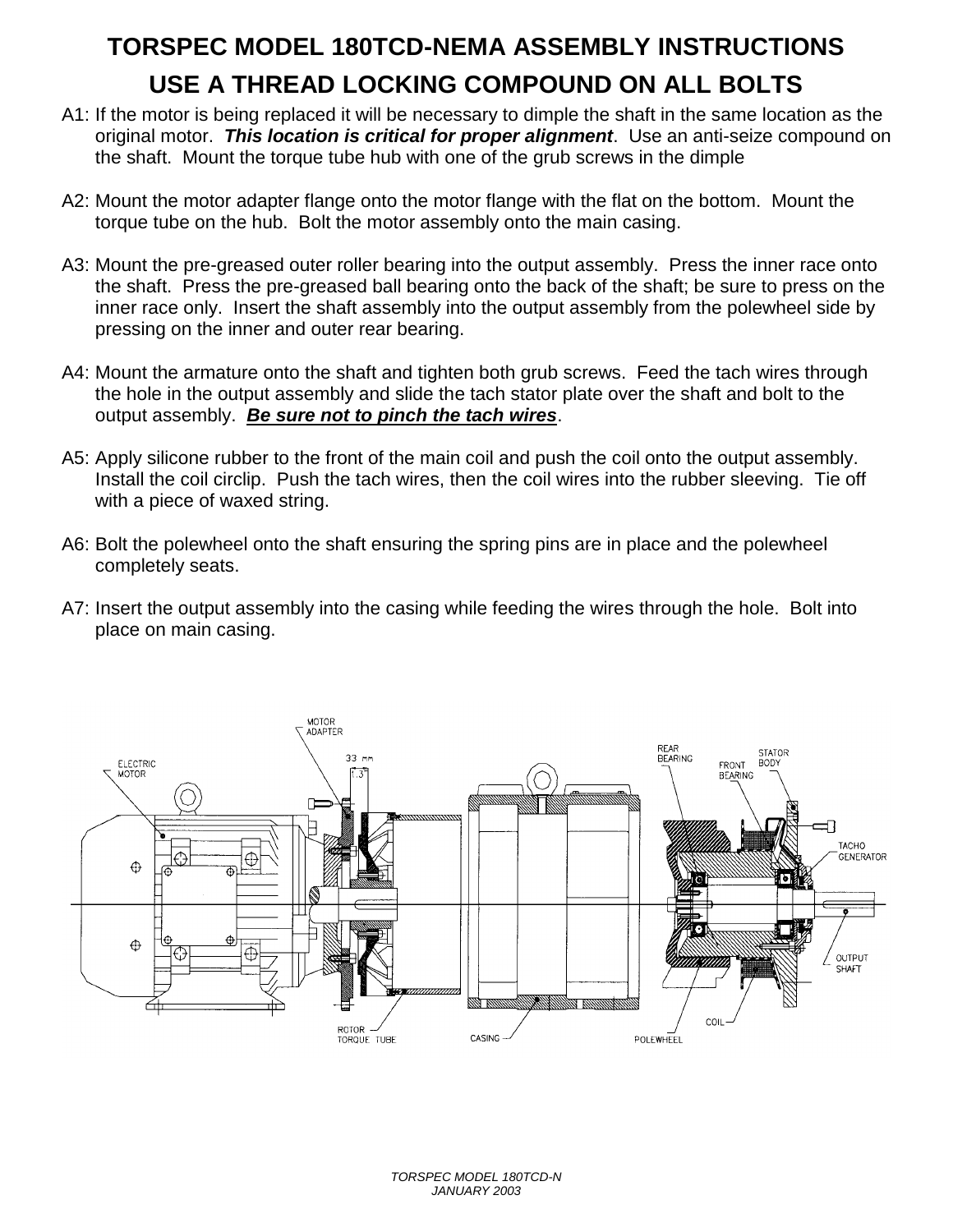## **TORSPEC 180TCD-N PARTS LIST**

| <b>PART</b>  | <b>DESCRIPTION</b>                                                                                                                                               |
|--------------|------------------------------------------------------------------------------------------------------------------------------------------------------------------|
| NO.          |                                                                                                                                                                  |
| 5050N        | KEYSTOCK 254/256TC 3/8" SQUARE X 2-7/8" CODE S3                                                                                                                  |
| 5151N        | KEYSTOCK 284/286TC 1/2" SQUARE X 3-1/4" CODE S2                                                                                                                  |
| 5105N        | ROTOR HUB 213/215TC 1-3/8" FIXED BY M8X16 CONE POINT GRUB SCREW, 1-M8X16 CUP POINT GRUB SCREW<br>CODE D <sub>2</sub>                                             |
| 5106N        | MOTOR ADAPTER 213/215/254/256TC FIXED BY 6-M10X40 SOCKET HD. CAP CODE D2                                                                                         |
| 5107N        | ROTOR HUB 254/256TC 1-5/8" FIXED BY 1 M8X16 CONE POINT GRUB SCREW, 1-M8X16 CUP POINT GRUB SCREW                                                                  |
|              | CODE D <sub>2</sub>                                                                                                                                              |
| 5109N        | MOTOR ADAPTER 284/286TC FIXED BY 6-M10X50 SOCKET HD. CAP CODE D2                                                                                                 |
| 5113N        | ROTOR HUB 284/286TC 1-7/8" FIXED BY 1-M8X16 CONE POINT GRUB SCREW, 1-M8X16 CUP POINT GRUB SCREW                                                                  |
|              | CODE D <sub>2</sub>                                                                                                                                              |
| 5115N        | OUTPUT FLANGE 254/256TC FIXED BY 6-M12X45 SOCKET HD. CAP                                                                                                         |
| 5116N        | OUTPUT FLANGE 284/286TC FIXED BY 6-M12X45 SOCKET HD. CAP                                                                                                         |
| 5117N        | OUTPUT SHAFT 284/286TC 1-7/8" CODE S2                                                                                                                            |
| 5118N        | OUTPUT SHAFT 254/256TC 1 5/8" CODE S3                                                                                                                            |
| 5120N        | NEMA MOTOR SEE MOTOR NAMEPLATE FOR DETAILS FIXED BY 254/256TC = 1/2" X 1 1/4" HEX HD. CAP II<br>284/285TC = 1/2" X 1/1/2" HEX HD. CAP                            |
| 5324N        | <b>INPUT ASSY. NEMA CODE K2</b>                                                                                                                                  |
|              |                                                                                                                                                                  |
| 5001         | <b>CASING</b>                                                                                                                                                    |
| 5002<br>5003 | STATOR FLANGE FIXED BY 5-M10X50 SOCKET HD. CAP, 4-M16X40 HEX. HD. BOLTS<br>STATOR BODY FIXED BY 5-M10X150 SOCKET HD. CAP                                         |
| 5004         | TACH GENERATOR HOUSING FIXED BY 6-M6X20 SOCKET HD. CAP                                                                                                           |
| 5016         | GRILLES SMALL INLET FIXED BY 4-M5X8 PAN HD. SLOTTED                                                                                                              |
| 5017         | GRILLES LARGE OUTLET FIXED BY 6-M5X8 PAN HD. SLOTTED                                                                                                             |
| 5018         | <b>INNER SEAL PLATE FRONT BEARING</b>                                                                                                                            |
| 5019         | <b>OUTER SEAL PLATE FRONT BEARING</b>                                                                                                                            |
| 5020         | REAR BEARING SPACER                                                                                                                                              |
| 5022         | <b>BEARING FRONT NU311</b>                                                                                                                                       |
| 5023         | BEARING REAR 6212Z FIXED BY PART NO. 5024                                                                                                                        |
| 5024         | <b>REAR BEARING CIRCLIP</b>                                                                                                                                      |
| 5028         | OIL SEAL 50X65X8                                                                                                                                                 |
| 5030         | <b>COIL RETAINING RING</b>                                                                                                                                       |
| 5034         | EYEBOLT M16                                                                                                                                                      |
| 5065         | HP COIL FOR 4/15HP, 4/20, 2/25HP FIXED BY PART NO. 5030 CODES H10, H20, N1, N2                                                                                   |
| 5066<br>5069 | HP COIL FOR 4/30HP FIXED BY PART NO. 5030 CODES H10, H20, N1, N2<br>HP COIL FOR 4/25HP, 2/40HP, 2/50 FIXED BY PART NO. 5030 CODES H10, H20, N1, N2               |
| 5073         | TORQUE TUBE/ROTOR ASSY. 4 POLE FIXED BY 6-M8X40 SOCKET HD. CAP                                                                                                   |
| 5079         | POLEWHEEL STD. FIXED BY 1-M12X50 SOCKET HD. CAP, 1-M12 FLAT WASHER, 4-M8X36 SLOTTED SPRING PINS                                                                  |
| 5087         | POLEWHEEL REDUCER FIXED BY 1-M12X50 SOCKET HD. CAP, 1-M12 FLAT WASHER, 4-M8X36 SLOTTED SPRING                                                                    |
|              | PINS CODE R                                                                                                                                                      |
| 5097K        | POLEWH. RED. WITH AXIAL BLADES FIXED AS P/N 5079                                                                                                                 |
| 5073         | TORQUE TUBE/ROTOR ASSY. 4 POLE FIXED BY 6-M8X40 SOCKET HD. CAP                                                                                                   |
| 5173         | TORQUE TUBE / ROTOR ASSY 4-POLE FIXED BY 6-M8X40 SOCKET HD CAP (NICKEL PLATED)                                                                                   |
| 5089         | TORQUE TUBE/ROTOR ASSY. 2 POLE FIXED BY 6-M8X40 SOCKET HD. CAP                                                                                                   |
| 5189         | TORQUE TUBE/ROTOR ASSY. 2 POLE FIXED BY 6-M8X40 SOCKET HD. CAP (NICKEL PLATED)                                                                                   |
| 5084         | TORQUE TUBE/ ROTOR ASSY. FAN TUBE FIXED BY 6-M8 SOCKET DH. CAP                                                                                                   |
| 5184<br>5302 | TORQUE TUBE/ ROTOR ASSY. FAN TUBE FIXED BY 6-M8 SOCKET DH. CAP (NICKEL PLATED)                                                                                   |
| 5303         | TOTALLY ENCLOSED COVERS LEFT HAND FIXED BY 5-M5X16 SOCKET HD CAP CODES T1, T2<br>TOTALLY ENCLOSED COVERS RIGHT HAND RIXED BY 5-M5X16 SOCKET HD. CAP CODES T1, T2 |
| 5319         | PLASTIC PLUGS 6-#8 CODES T1, H10, N1                                                                                                                             |
| 5500         | TACH ARMATURE FIXED BY 2-M5X8 CONE POINT GRUB SCREWS                                                                                                             |
| 5501         | HOSEPROOF COVERS SMALL INLET FIXED BY 4-M5X60 STUD. CAP CODES N1, N2                                                                                             |
| 5502         | BAFFLES FOR PART NO. 5501 CODES N1, N2                                                                                                                           |
| 5503         | HOSEPROOF COVERS LARGE OUTLET FIXED BY 4-M5X60 STUD. CAP CODES N1, N2                                                                                            |
| 5504         | BAFFLES FOR PART NO. 5503 CODES N1, N2                                                                                                                           |
| 9005         | TERMINAL BOX FIXED BY 4-M5X60 STUD, 4-M5 RUBBER WASHERS, 4-M5 FLAT WASHERS, 4-M5 LOCKNUT                                                                         |
| 9006         | TERMINAL BOX LID X2                                                                                                                                              |
| 9008         | TACH GENERATOR ASSY. FIXED BY 4-M4X16 SOCKET HD. CAP, 4-M4 FLAT WASHER                                                                                           |
| 9014         | TERMINAL BOX GASKET X3 FOR CODES H10, H20, N1, N2, T1, T2                                                                                                        |
| 9035         | PLASTIC PLUG 1- #12 CODES T1, T2                                                                                                                                 |
| 9038<br>9039 | OIL SEAL 30X47X7 CODES F1, F2<br>NAMEPLATE FIXED BY 4-6X1/4 TAPPING SCREWS                                                                                       |
| 9305         | TERMINAL BLOCK 4 WAY FIXED BY 1-M5X12 SOCKET HD. CAP                                                                                                             |
| 9306         | TERMINAL BLOCK 6 WAY FIXED BY 1-M5X12 SOCKET HD CAP CODES B? Y?                                                                                                  |
|              |                                                                                                                                                                  |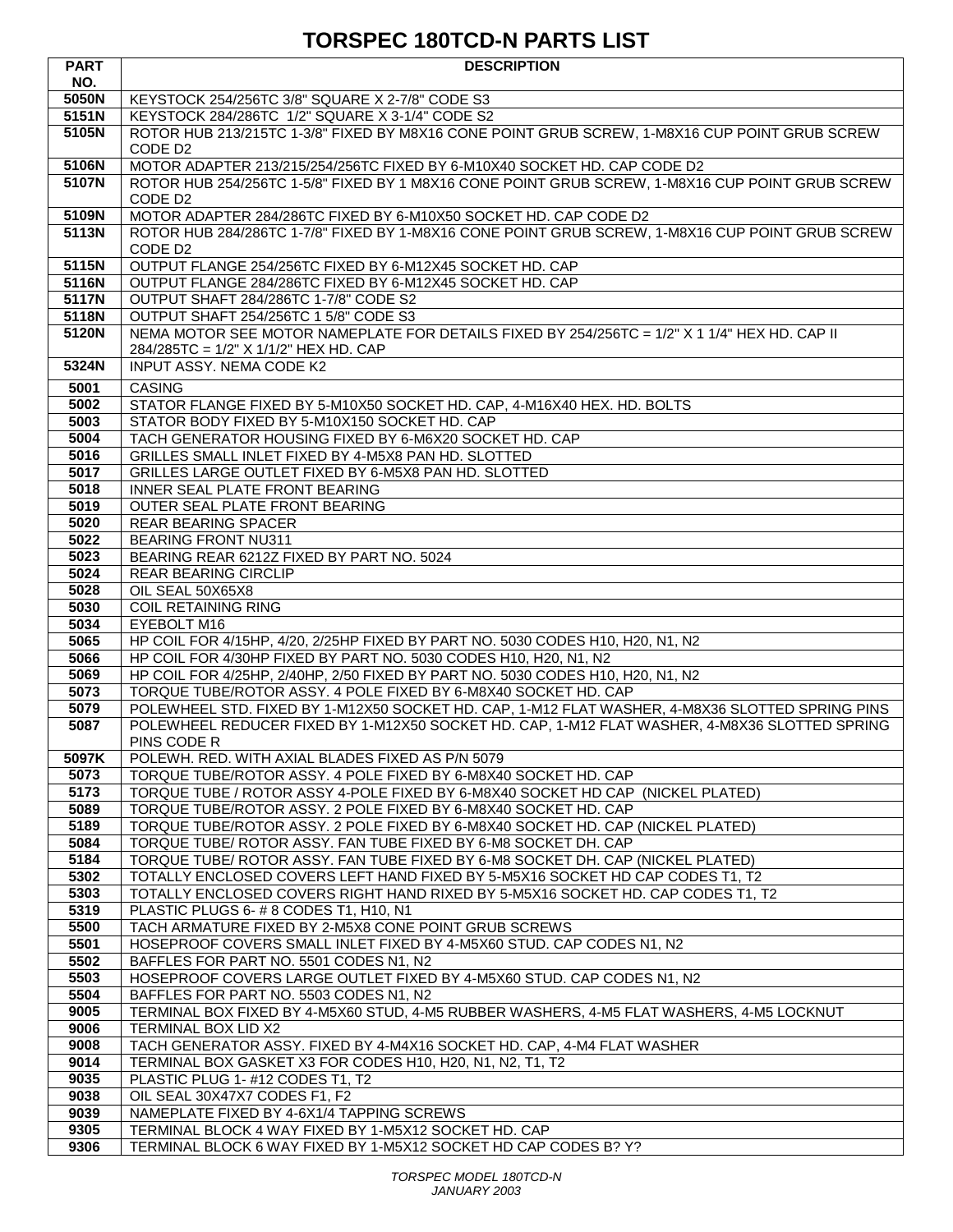

*TORSPEC MODEL 180TCD-N JANUARY 2003*